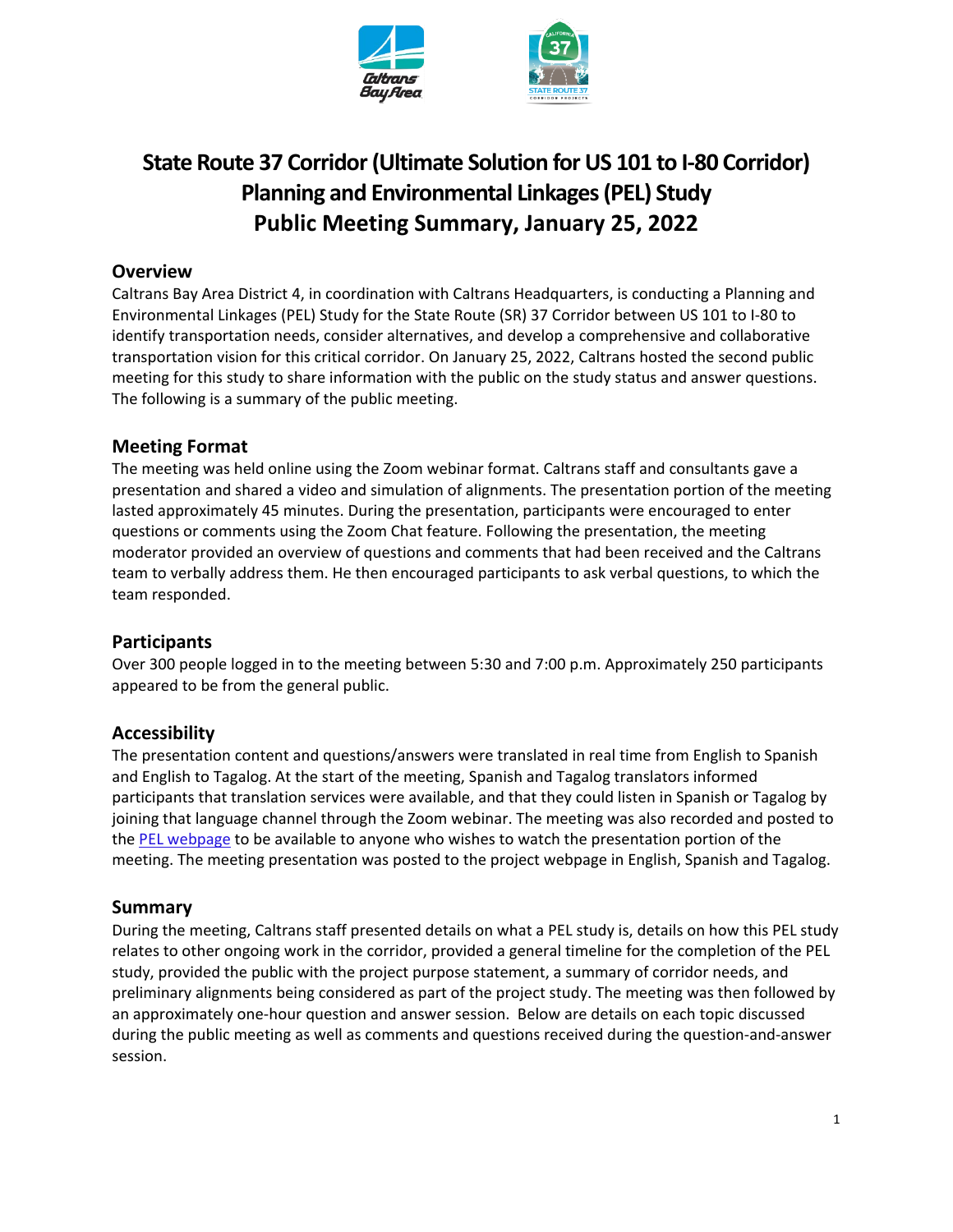

### **Introductions**

• Chris Caputo, Acting Environmental Planning and Engineering Division Chief Bay Area District 4, started the public meeting by orienting the public to the functionality of the zoom meeting. An introduction video prepared by Mark Jones of MTC was then played which highlighted the needs and challenges faced by State Route 37 corridor today and into the future. Chris Caputo, then outlined the topics that would be discussed during the public meeting before introducing Tammy Massengale.

#### **What and Why**

• Tammy Massengale, Caltrans Headquarters Coordinator Bay Area District 4, introduced the public to what a PEL study is, the key benefits of the PEL study process, and how the PEL study process integrates the planning process with the stages of highway development. A schedule for the SR 37 PEL was provided which detailed steps leading up to the public meeting as well as next steps for the PEL study.

#### **PEL Study Development**

- Tammy Massengale introduced the public to what a PEL study is, the key benefits of the PEL study process, and how the PEL study process integrates the planning process with the stages of highway development. The purpose statement, in the bulleted list below, for the PEL study was presented to the public along with a summary of needs identified for the corridor.
	- $\circ$  Preserving a critical regional transportation corridor that is resilient to extreme events while integrating ecological resiliency which facilitates adaptation to sea level rise
	- $\circ$  Providing reliable travel time and increasing average vehicle occupancy
	- o Providing safe mobility for bicyclists and pedestrians
	- o Maintaining and enhancing public access, including to recreational areas
	- o Providing equitable transit and multimodal transportation solutions that improve access for, and provides meaningful benefits to all users of SR 37, with special consideration of underserved communities

#### **PEL Study Nuts and Bolts**

- John Cook, ICF Consultant, presented the framework for how evaluation criteria and screening process will be completed for the project. He presented how evaluation criteria will follow a three-level process to identify which are the most viable alignments to carry forward into the formal environmental review process. John identified how the PEL process integrates transportation planning decisions and analysis, including purpose and need, identification of preliminary alignments, and elimination of unreasonable alignments, to better inform formal environmental review process that is required under the California Environmental Quality Act (CEQA) and the National Environmental Policy Act (NEPA).
- John summarized the numerous SR 37 Corridor studies that the PEL study team has reviewed to develop the range of alignments and modes presented to the public. These studies have been conducted by a variety of agencies and organizations, including Caltrans, the Transportation Authority for Marin County (TAM), the Metropolitan Transportation Commission (MTC), the Sonoma Marin Area Rail Transit (known as SMART), and others. Many of these studies have reckoned with the potential for sea level rise to inundate the SR 37 corridor.
- Eight preliminary alignments were then simulated in a video narrated by Joaquin Pedrin, Caltrans Senior Landscape Architect, District 4.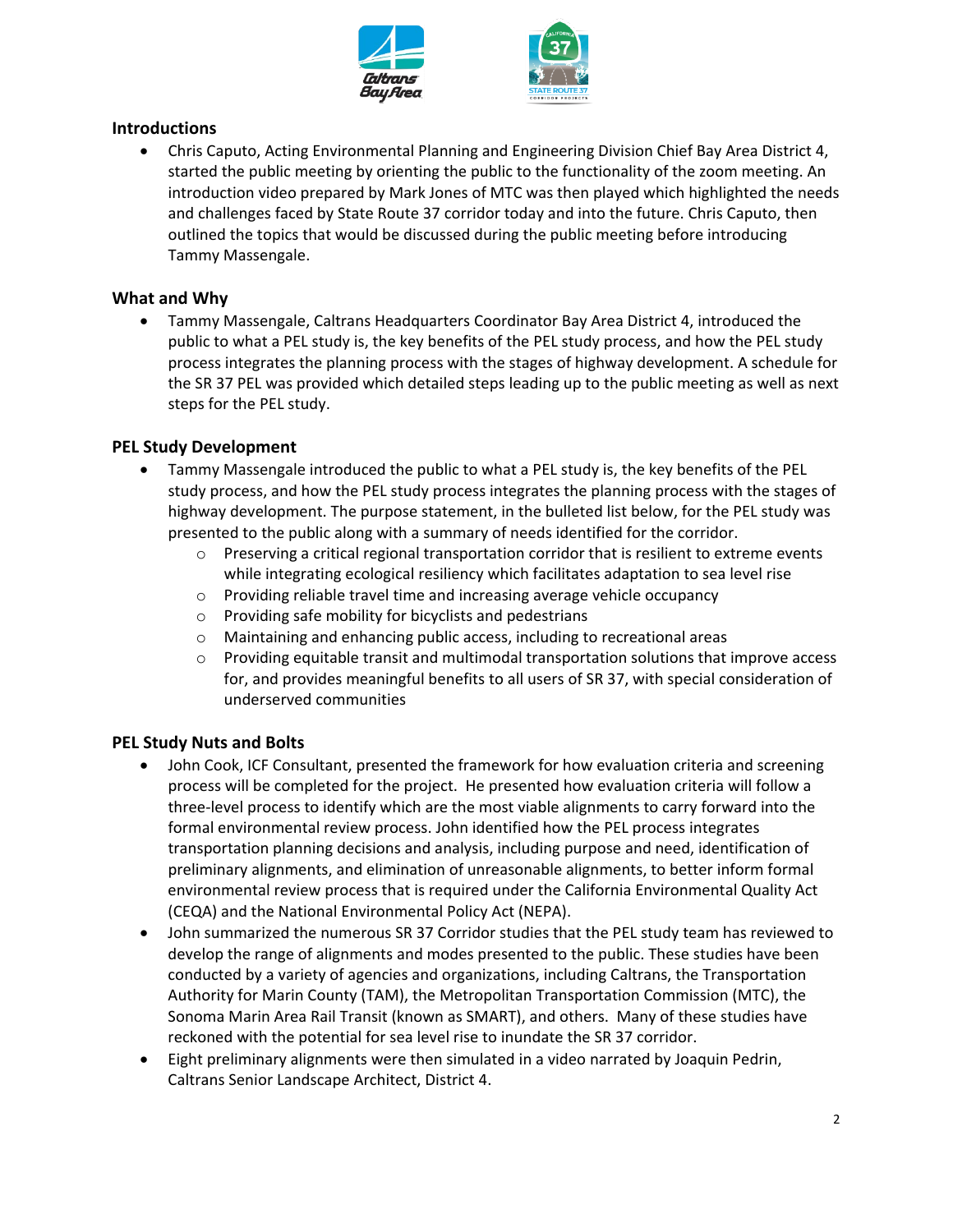



- John then identified the various transportation modes that are also being considered in the PEL study. These include:
	- o Bus
	- o Floating Bridge
	- o Ferries
	- o Rail options, including auto train
	- o Tolling
	- o Tunnel

#### **Public Input and Feedback**

• The Caltrans and consultant team then facilitated a one-hour public comment period utilizing the Zoom chat and verbal comments. The following themes were captured.

#### *Question and Comment Themes*

- Alignments
	- o Lengths
	- o Sensitive resources
	- o Travel time
	- o Connection points
	- o Level of Service
	- o Construction impacts
	- o Number of lanes
	- o Existing congestion on adjacent routes (Highway 12, Highway 29)
	- o Cost
	- o Public input/"Voting" for an alignment
- Additional travel modes
	- o Rail
	- o Ferry
	- o Bus
	- o Tunnel
- Bicycling and pedestrian facilities
	- o Including physically separated access from motor traffic
- Public transportation needs (bus, rail)
- Methods to reduce congestion on roadways
	- o Consideration of increase congestion on northern alignments
- Housing
	- o Connection to housing
	- o Access to affordable housing
	- o Increase congestion from additional housing
- Tolling